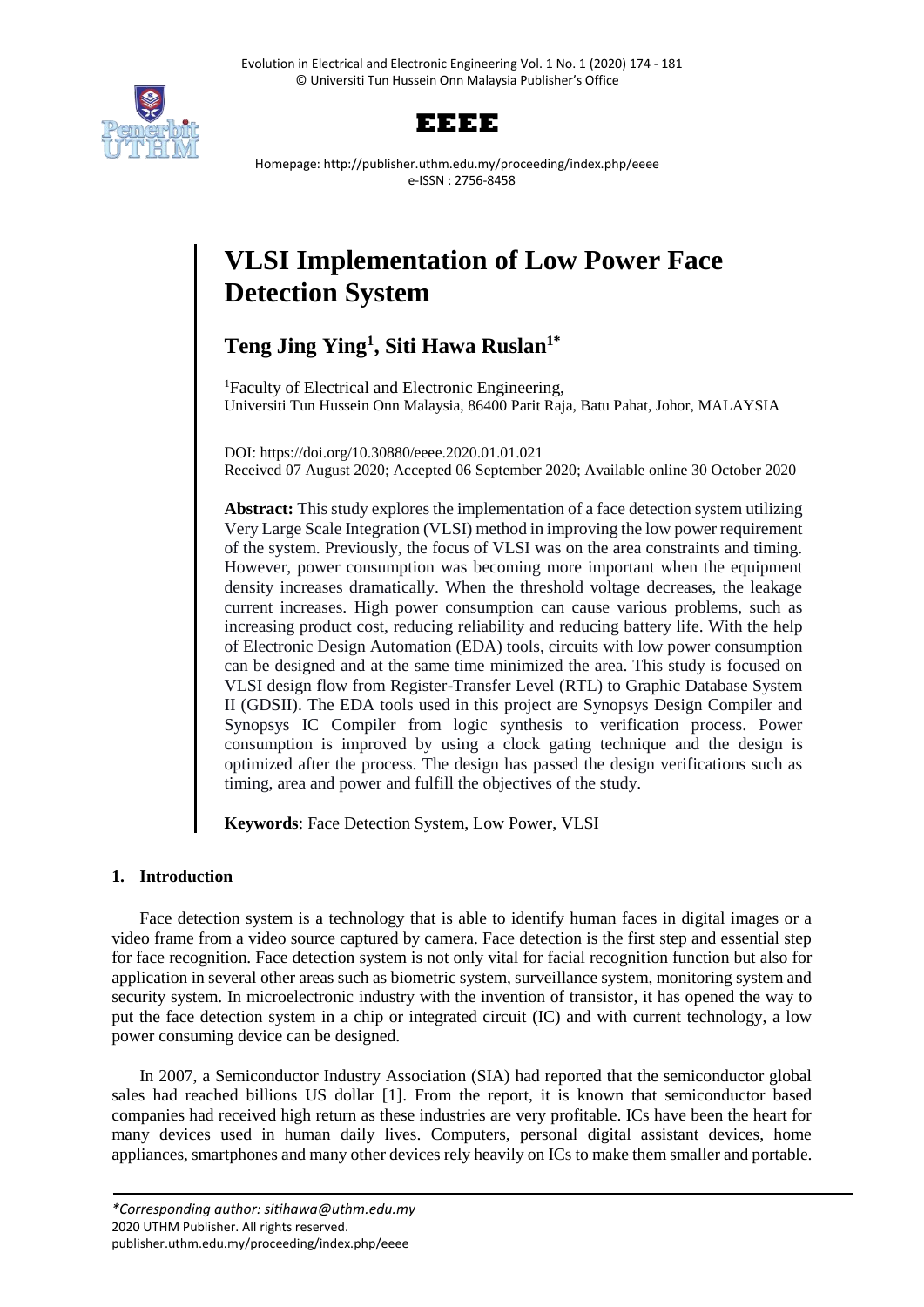For technology development, useful and beneficial relationships and formulae should be included in every field [2]. It has been predicted by Gordon Moore, the Intel Corporation founder, that the number of transistors in an IC will be double every two years [3]. In the fabrication of a Very-Large Scale Integration (VLSI) IC, millions of transistors are packed into a single chip with smaller die size [4]. The VLSI technology has become so advanced today whereby a System-on-Chip (SoC) can be fabricated. In SoC, a whole system can be embedded into a single chip [5]. In recent technology, even SoC with multi-core can be implemented.

An extremely long design turnaround time (TAT) is needed in designing SoC and it is even further longer for a full custom design [6]. However, Electronic Design Automation (EDA) tools are invented to help IC designers to make TAT shorter. Automatic design approaches are the key in EDA tools to minimize the required TAT in designing complex ICs. Static Timing Analysis (STA), Clock Tree Synthesis (CTS), automatic place and route, and gate level optimization are examples of tools that can be used. EDA tools really help the IC designer and it plays an important role in IC design industry.

In this study, the VLSI design flow is used. The design starts from Register Transfer Level (RTL) function where behaviour of the circuit are described in Hardware Description Language (HDL) format. The RTL source code is then converted into optimized gate level netlist in the process called logic synthesis [4]. The optimized gate-level netlist is then converted into geometrical representation of the design which is known as layout in the physical design stage. Lastly, a Graphic Database System II (GSDII) file is created. This file consists of cell references and the geometry parameters of the cells. GDSII files represents the cell geometric shapes completely labelled with text and other important information about the layout [7].

Low power ICs are the demand of today's electronic devices. Many researches have and are still being done in low power IC design [5]. In VLSI circuits, a critical design parameter is power dissipation as it indicates the battery operated devices performance. As the size of chip area decreases and chip density and complexity increases, it is very difficult to design a high performance system or IC which consumes less power. In sub-micron technologies, leakage power and dynamic power consumption must be taken into account as the important design parameter as the total power consumption is contributed significantly by these two especially by the leakage current [8]. To prolong the battery life of portable devices, power reduction of the VLSI circuit in terms of the leakage and dynamic power must be made. This study has designed and developed a low power SoC for face detection system.

#### **2. Methods**

VLSI design process in this study consists of two phases that are front-end design and back-end design. For power optimization, a clock gating technique is used.

#### 2.1 Front-end design with synopsys design compiler

The front-end design started with the system specification or called behavioural design. This is the stage where all the specifications of the system to be designed are listed. The specification is then translated into RTL using HDL. The RTL codes are then imported to the EDA tool and in this study it is Synopsys Design Compiler. The Design Compiler will synthesize and optimize the RTL codes into gate-level netlist depending on the constraints given. Time, power and area are the design constraints put on the circuit being designed. The design constraints are used to optimise the gate-level netlist. The technical process is set by the foundry and covers the models for the logic gates, triggers and wire. It is specified in the target unit library and must be provided to the EDA tool in order to execute technology mapping and optimization.

#### 2.2 Back-end design with synopsys IC compiler

In the physical design, gate-level netlist are converted into the layout which is the circuit geometric representation of the standard cells, clock trees, routings, power nets and several other information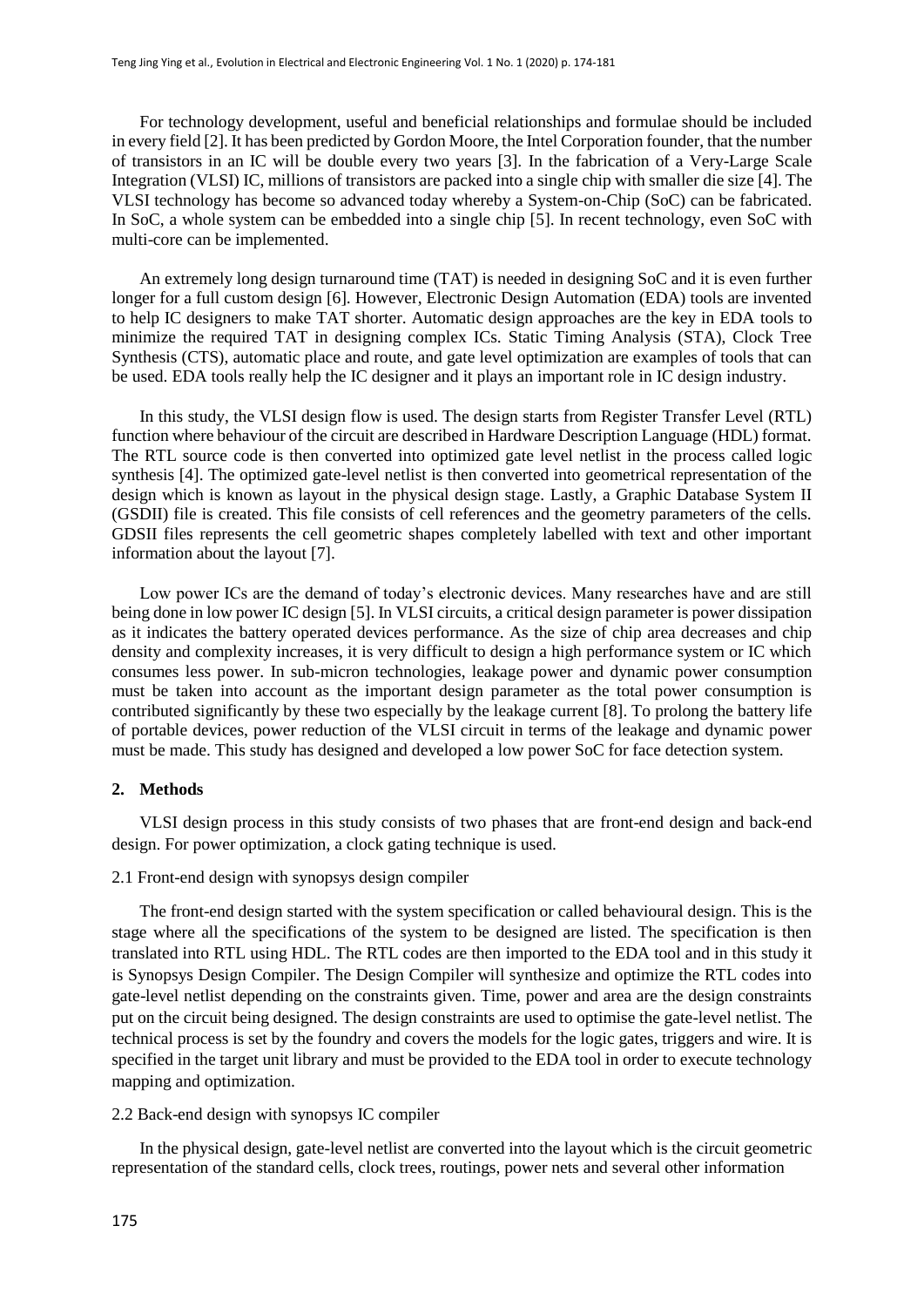#### 2.3 Power optimization method

In this study, a clock gating method is employed. This high-level technique is used to optimize the power consumption. It is a method of reducing dynamic power in which for selected register banks the clock signals are stopped during times when the stored logic does not change its value. This is because most of the dynamic power is coming from the clock tree that is always switching.

#### **3. Results and Discussion**

#### 3.1 Result of static timing analysis

A static timing analysis (STA) is run on the designed circuit. This is done to check all paths in the circuit have met the timing constraint. A timing report is generated to ensure no delay that can cause false output. The STA is done before and after the gated clock is inserted and optimized. The result is shown in Table 1. Based on the table, all the values of slack is positive. It means there are no violations occurs. This is the most important information shown in the timing report.

#### 3.2 Result of VLSI design flow

In the design flow, the outcome is a layout of the circuit being designed. Every layout after the process is shown in Appendix A (Figure 1 to Figure 8). The layout must obey the area constraint and the design rules set by the technology process. Verification has been done and the constraint and design rules are met. The area consumed by the circuit is shown in Table 1. The result obtained shows the total area of the circuit after power optimization for front-end and back-end is greater than the value before optimization. This is because gated clock circuits are added to the design in order to reduce power consumption.

#### 3.3 Result of power optimization

For power, Table 1 shows the total dynamic power after optimization is reduced compared to before optimization. These show that the designed circuit is successful in reducing power consumption. Thus the clock gating technique to get low power design has been successfully implemented.

|           |                     | <b>Before</b>                    | After                       |
|-----------|---------------------|----------------------------------|-----------------------------|
| Front-end | <b>Timing Slack</b> | $0.09$ ns                        | $0.01$ ns                   |
|           | Area                | 6801.160457 $\mu$ m <sup>2</sup> | 7382.233111 µm <sup>2</sup> |
|           | Power               | 3.0991 mW                        | 418.0528 µW                 |
| Back-end  | <b>Timing Slack</b> | $0.27$ ns                        | $0.68$ ns                   |
|           | Area                | 6973.135837 $\mu$ m <sup>2</sup> | 7046.009312 µm <sup>2</sup> |
|           | Power               | 1.8330 mW                        | 1.6641 mW                   |

#### **Table 1: Summary of the results**

#### **4. Conclusion**

A low power face detection system from front-end design to back-end design and power optimization had been successfully designed and implemented. This circuit which is a face detection system is designed using Synopsys Design Compiler and IC Compiler in the design flow. These tools provide design automation that automates the design tasks, including power optimization. Careful analysis on the timing, area and power is done to ensure no timing violation occurs, the area is within the specification and the power consumed is low. A clock gating technique had been used in this design to ensure the design has a low power consumption. However, the insertion of gated clock increases the area. Nevertheless the increased in area is very small as compared to the power reduction. The logic synthesis stage is completed without any violations in timing and design constraints for the circuit. All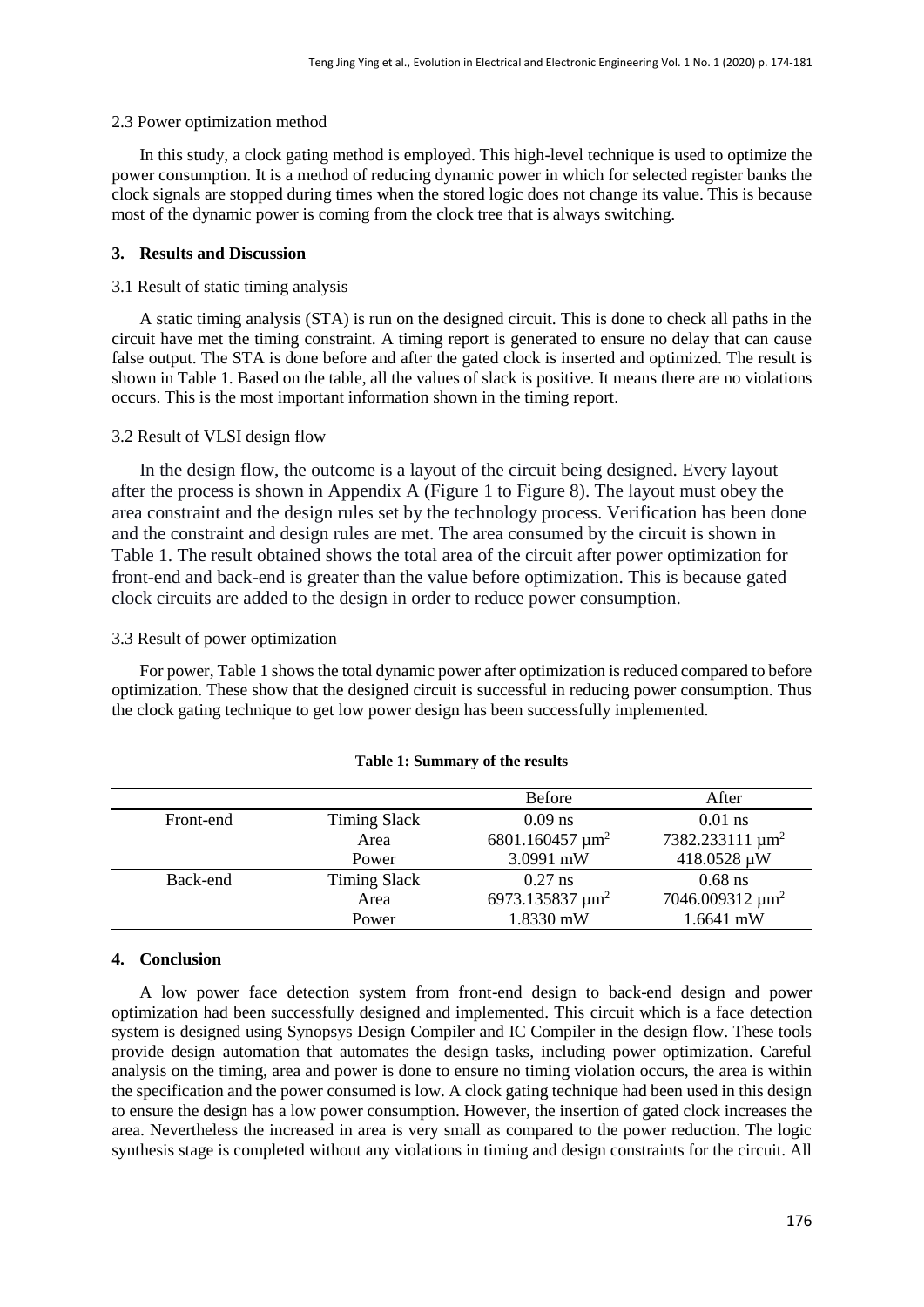parameter became better compared to before optimization process. Hence, performance for the whole design has been improved.

## **Appendix A**



**Figure 1: Layout of initial top view cell**



**Figure 2: Layout initial floorplan**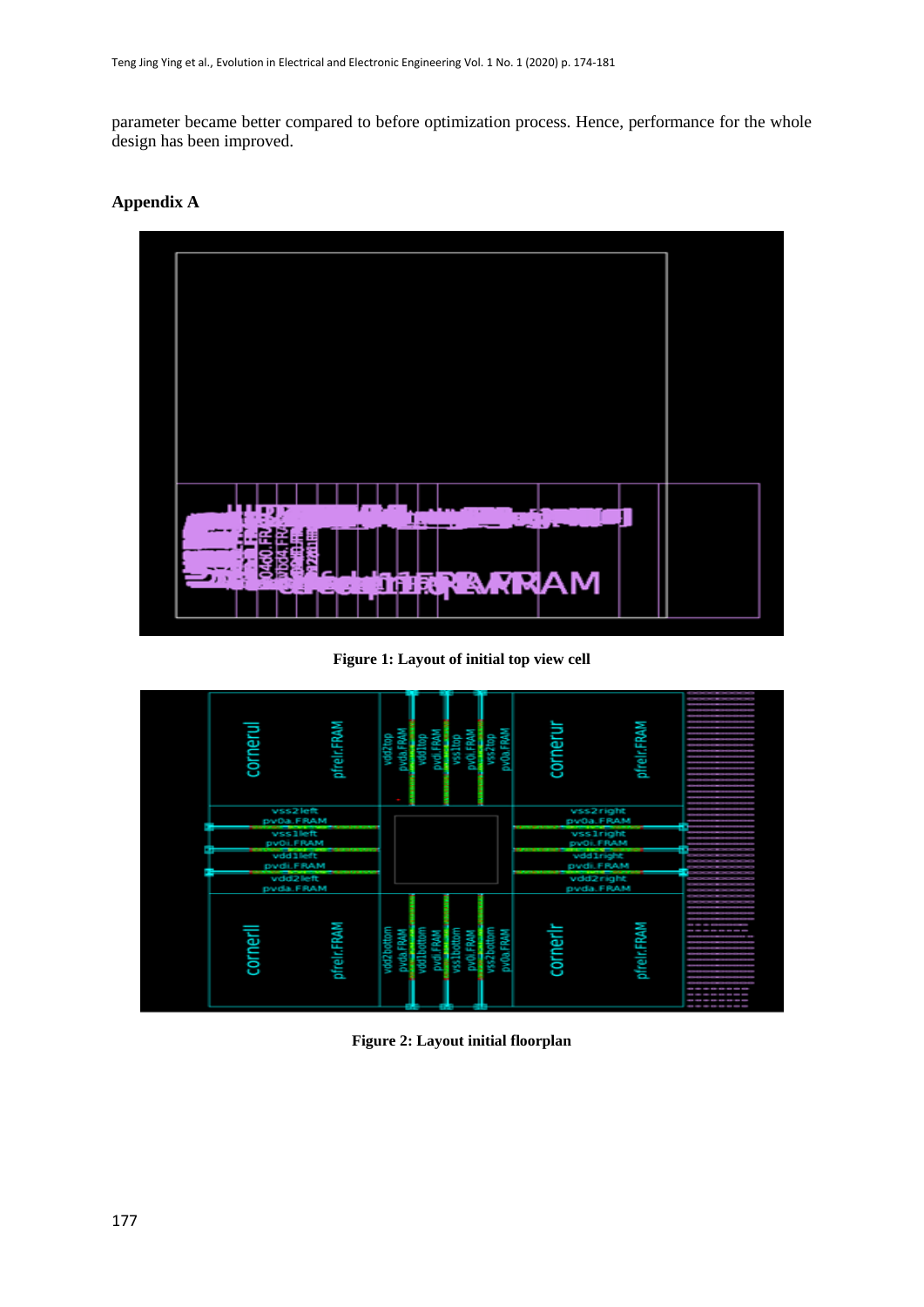

**Figure 3: Power map after power network synthesis**



**Figure 4: Layout after process placement of standard cells**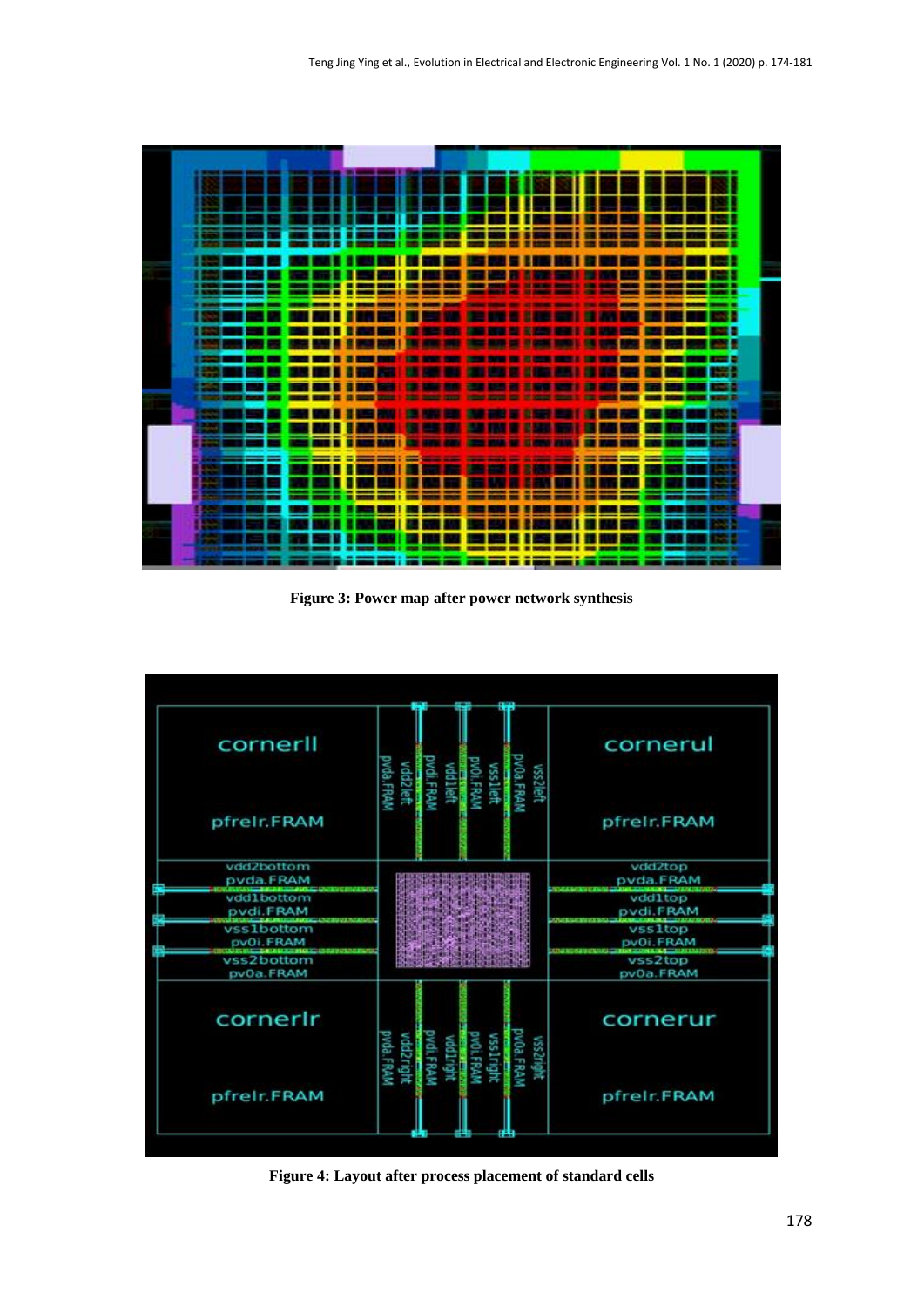

**Figure 5: Layout for placed standard cells**



**Figure 6: Layout after placement and power optimization**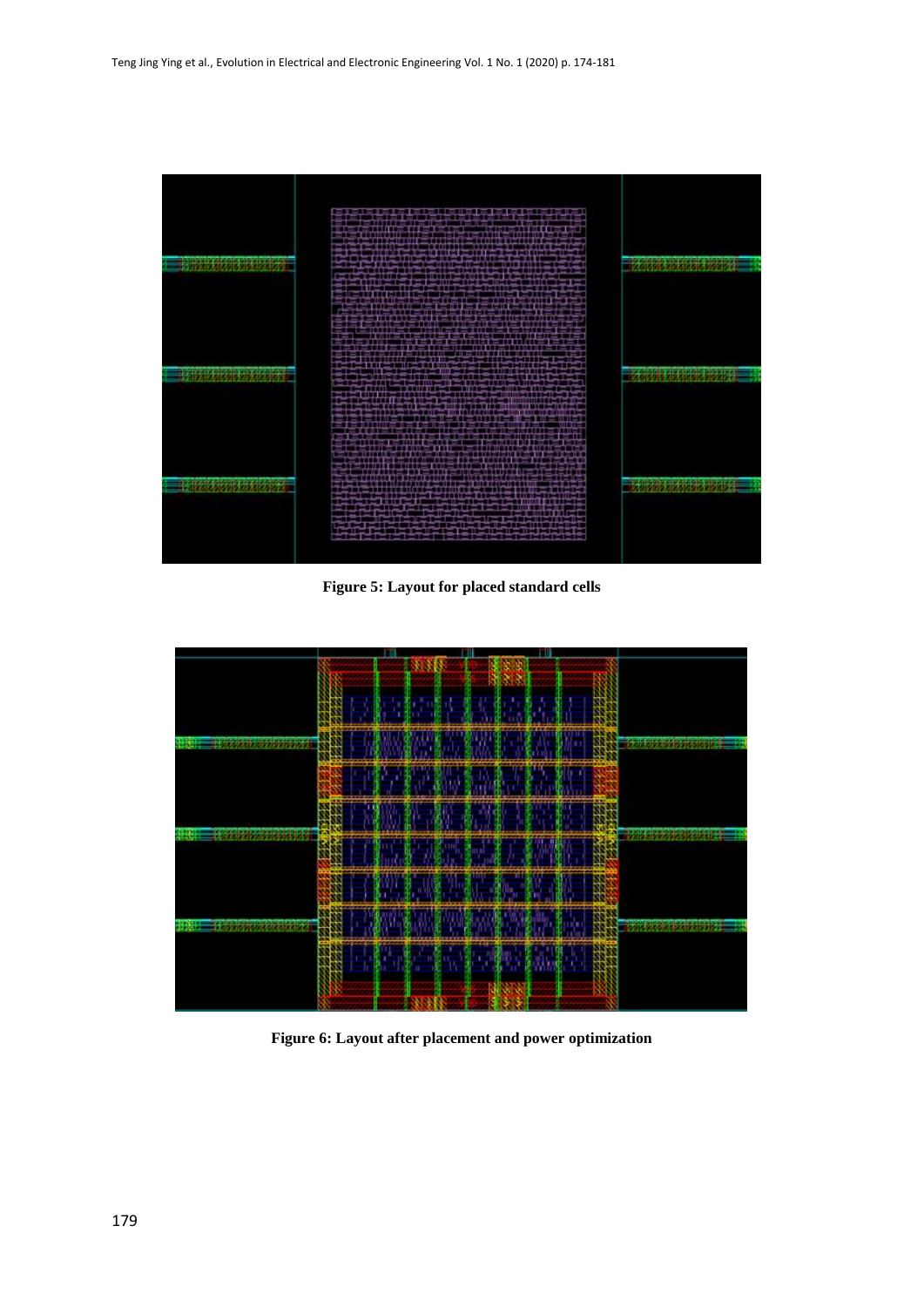

**Figure 7: Layout after clock tree synthesis**



**Figure 8: Layout shows routing of the design**